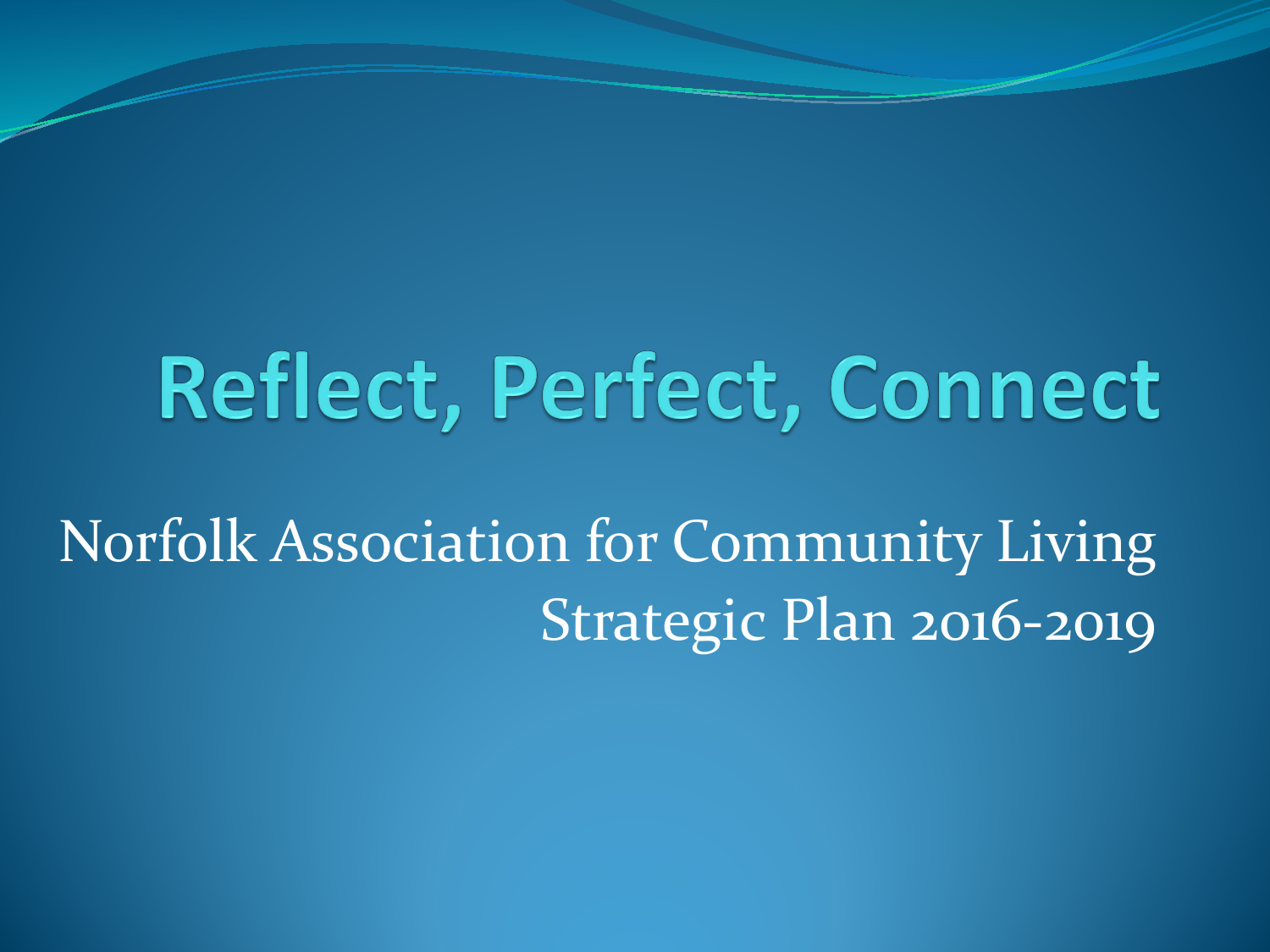# How we help agencies like NACL plan

We get input from the people who know the agency and its services the best

- Employees (from direct support staff all the way up to the Executive Director)
- People supported and their families
- Community partners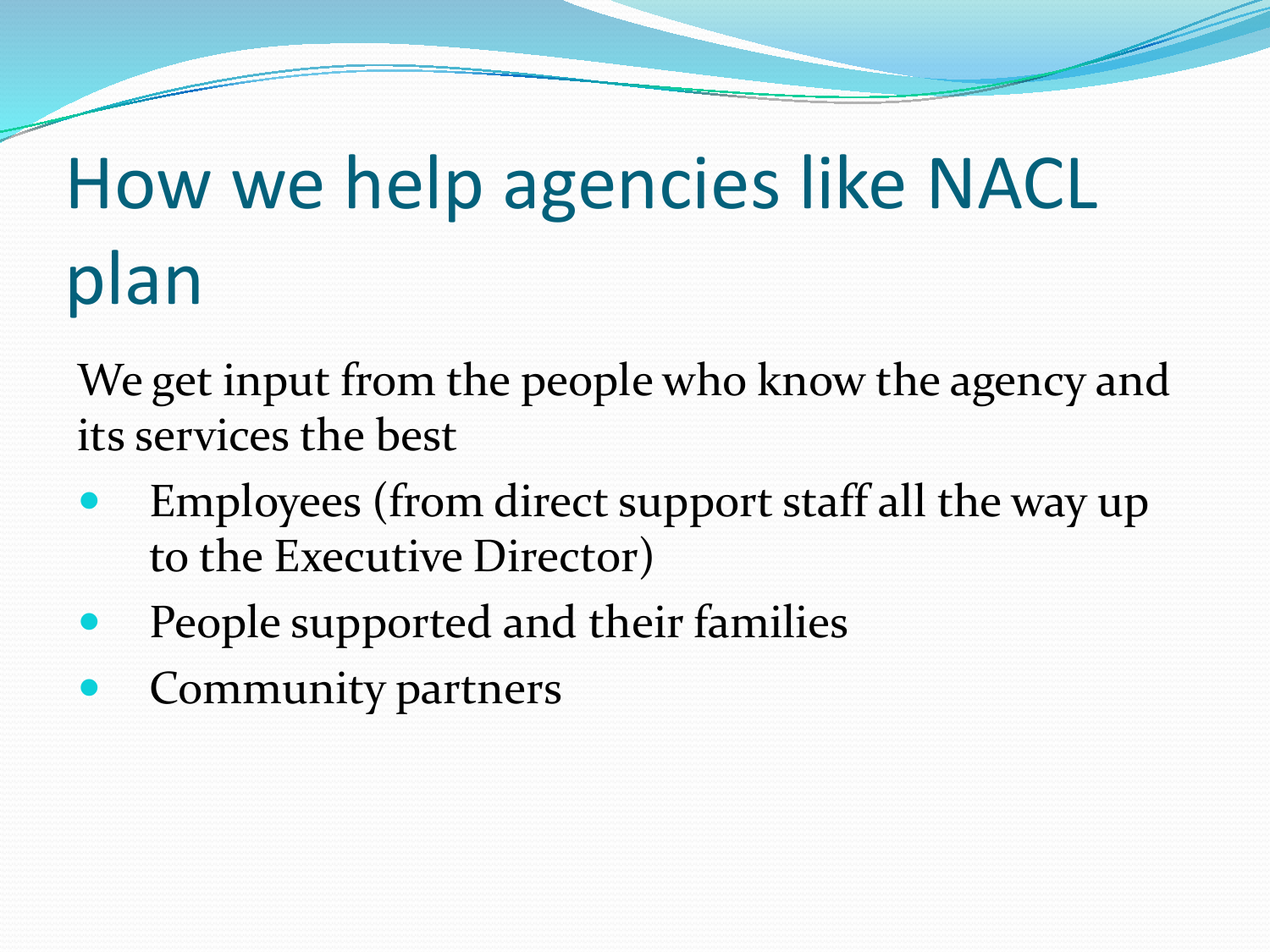# How we help agencies like NACL plan (cont'd)

We conduct focus groups and surveys. In NACL's case:

- More than 100 people completed online survey
- Seventy-one people participated in one of 8 focus groups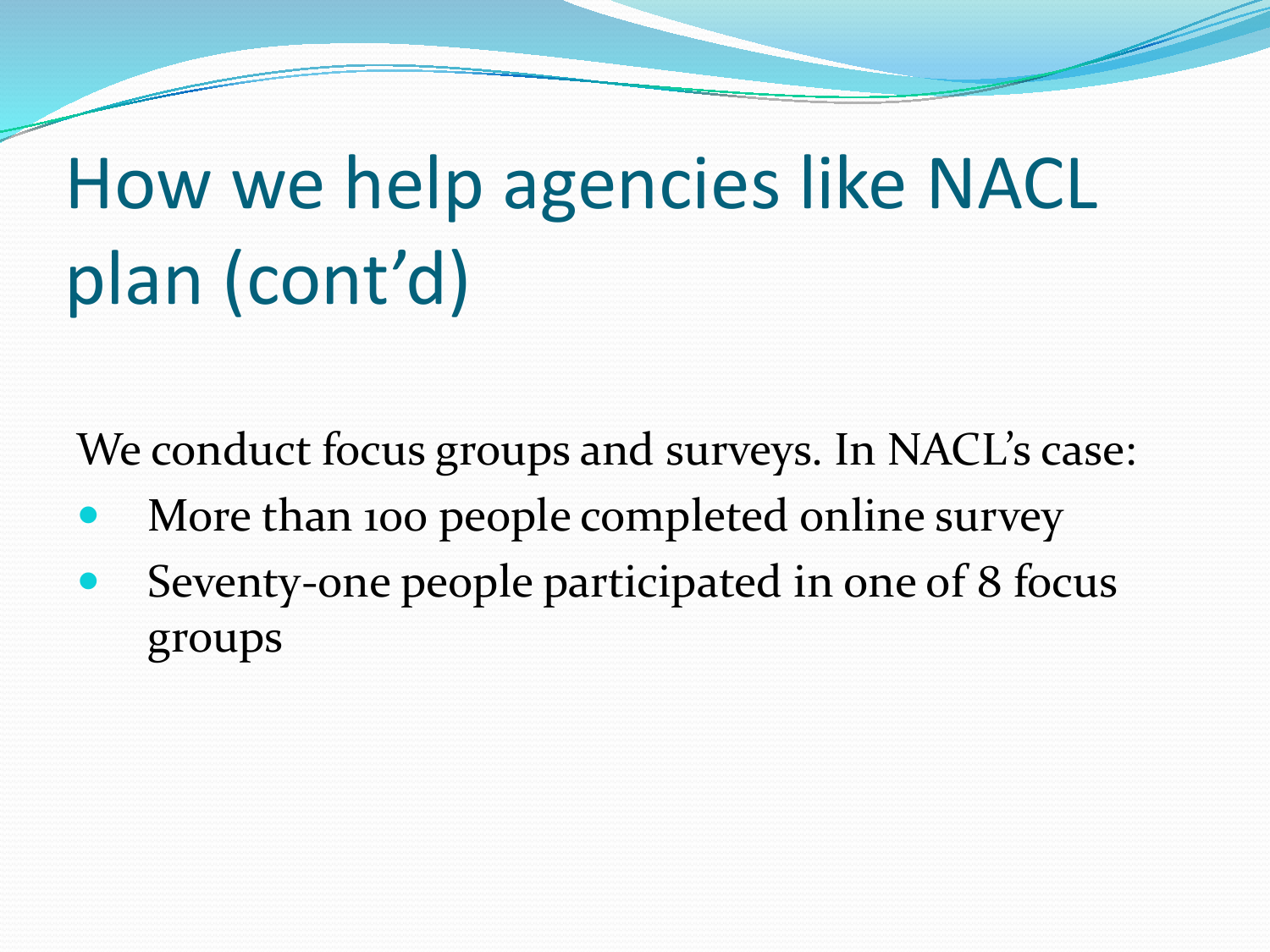# How we help agencies like NACL plan (cont'd)

- Consolidate and analyze input
- Look for emerging themes, insightful ideas
- Create a draft plan
- Work with the Board of Directors and the management team to revise and rework the draft until the final draft is complete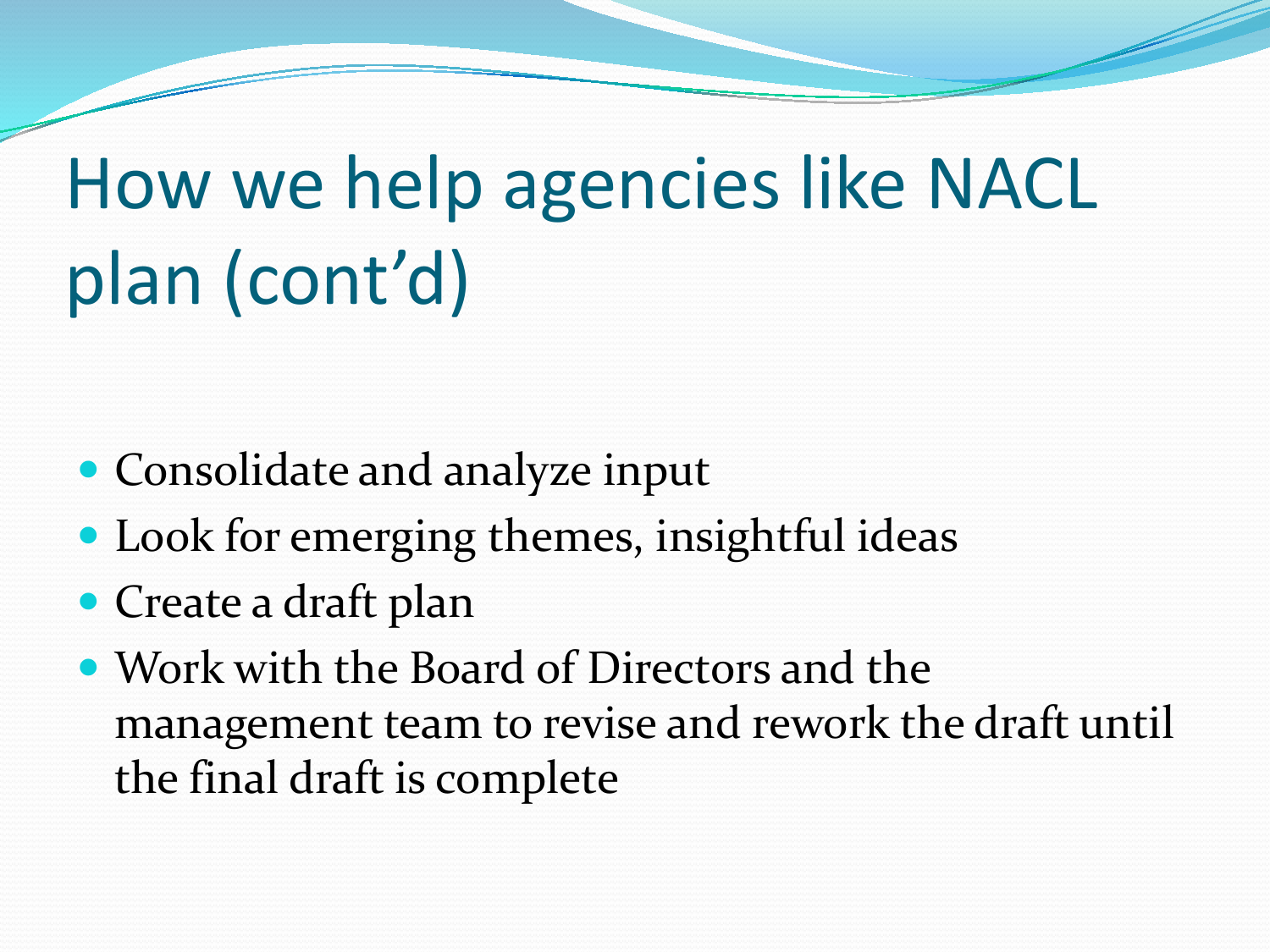#### Context

- NACL undergoes Operational Review in 2012
- Focus is on providing supports that are self-directed and facilitate independence and inclusion
- More than 80 recommended changes to services and organizational infrastructure
- Many transitions over last several years in how services are delivered, significant proportion of those still underway
- 2016 Strong confirmation from stakeholders about the direction NACL is going in, but...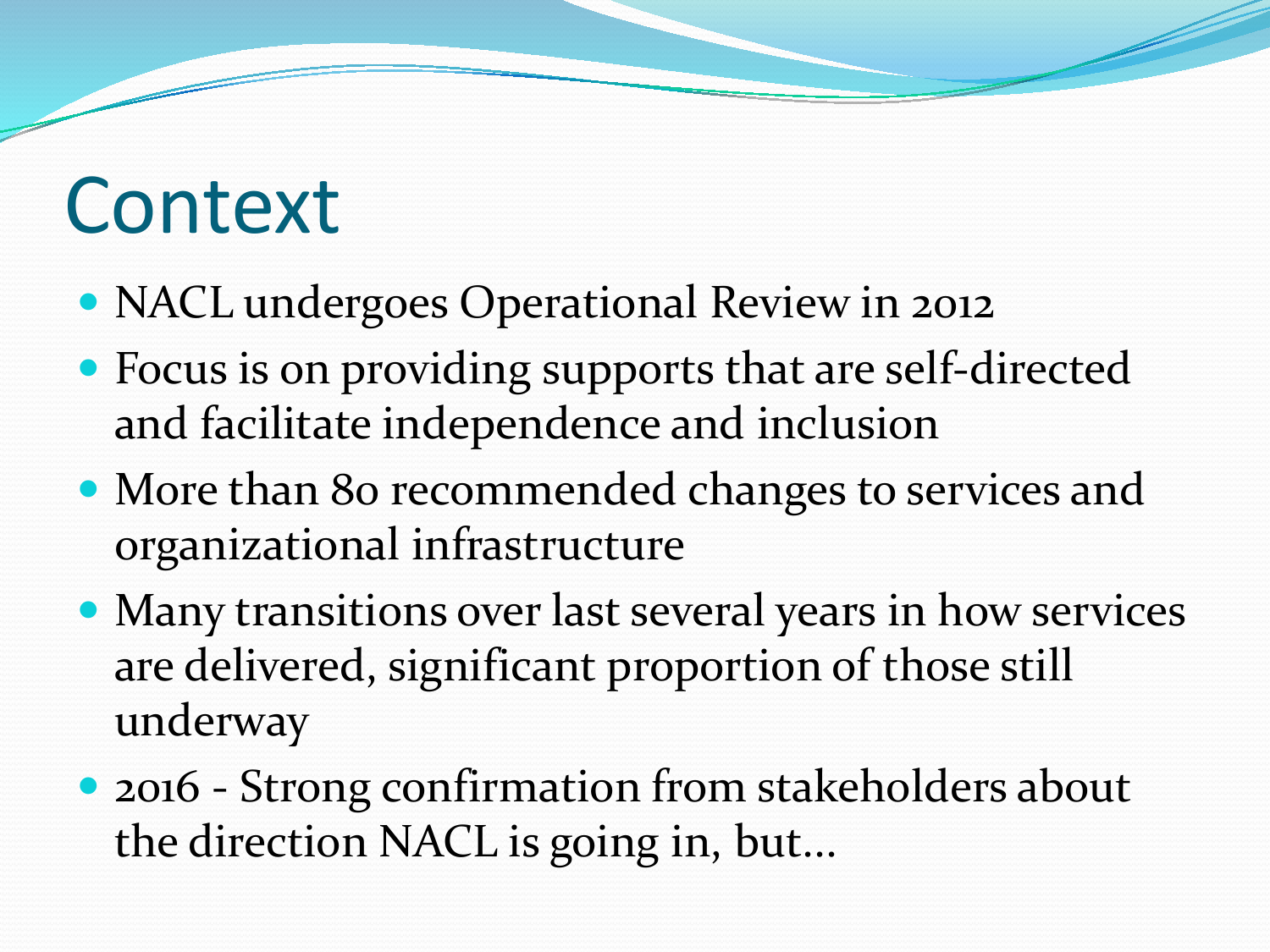## Key Themes

- Significant amount of change has brought challenges with it as well
- Stakeholders identified barriers that have arisen in implementing those changes, and offered a number of suggestions on how NACL could do better
- They all had the same common themes. They wanted strategic directions and goals that allow NACL to:
	- REFLECT
	- PERFECT
	- CONNECT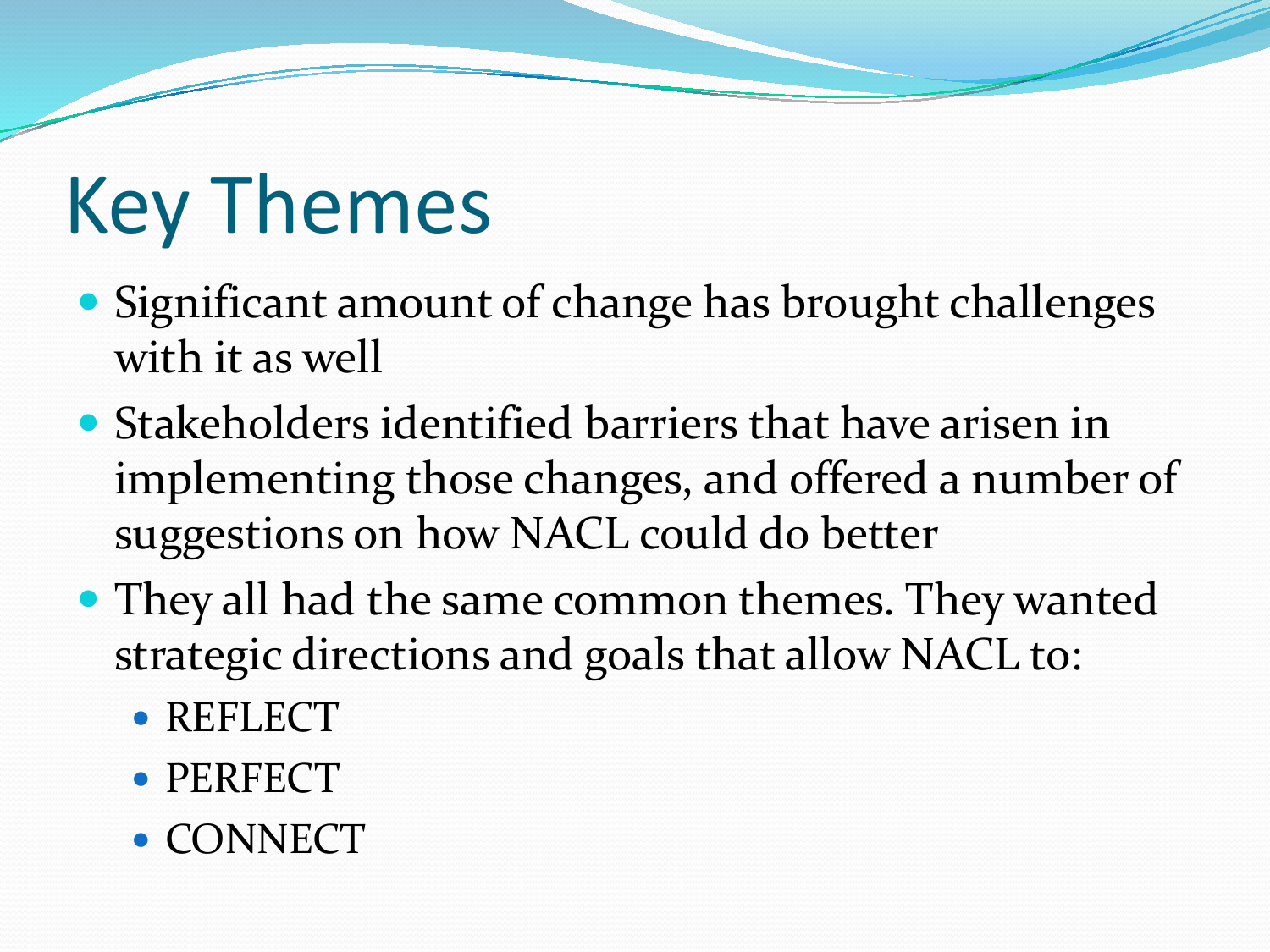# Strategic Directions

- 1. Enhance Family Engagement
- 2. Continue the Evolution of Services
- 3. Develop an Organizational Culture of "We"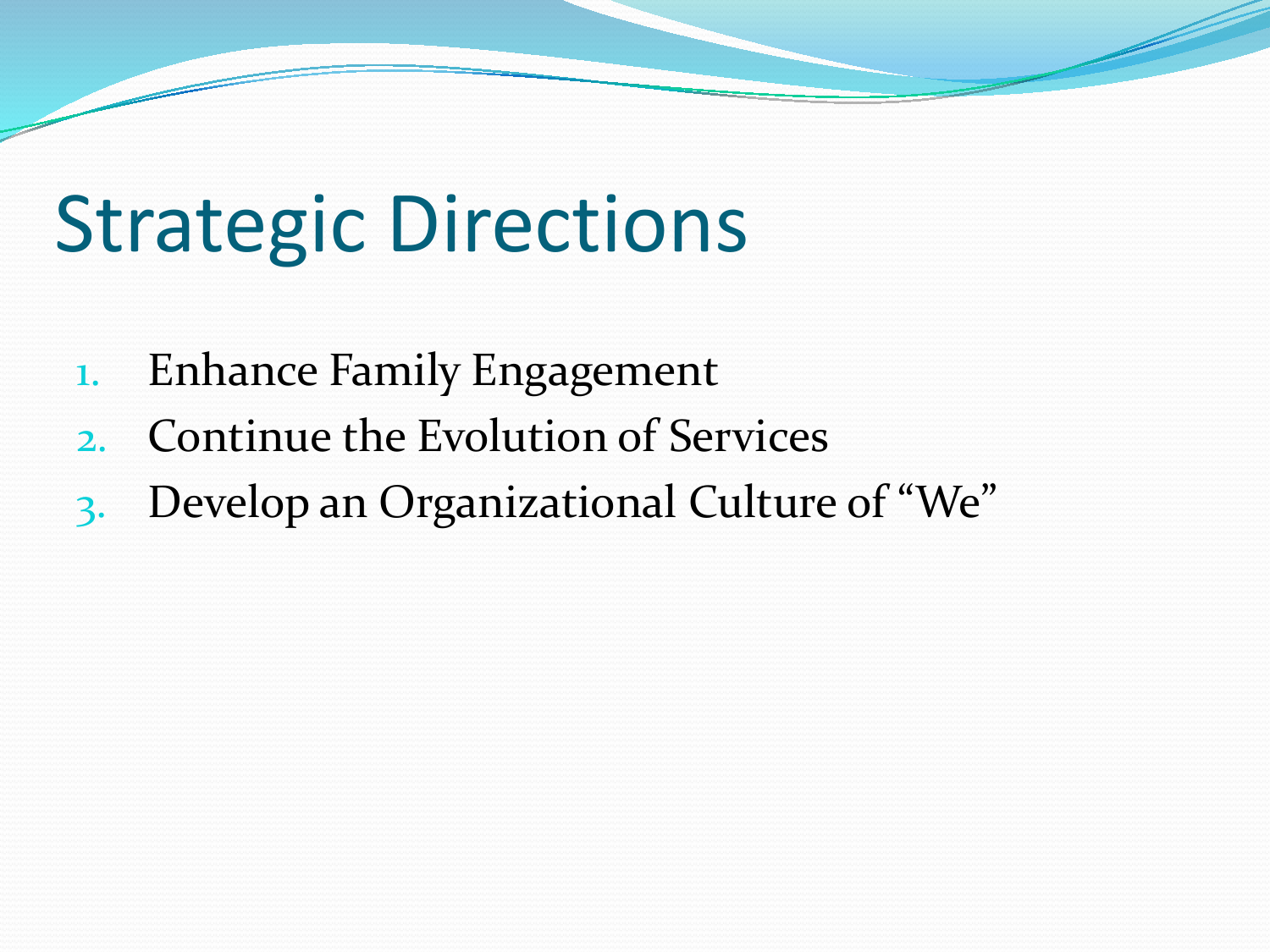#### Strategic Direction 1: Enhance Family Engagement

- This direction has 6 major action areas
- Focus on:
	- Increasing and strengthening connections with families
	- Helping with or mitigating challenges families in Norfolk County face, whether their family member currently receives support from NACL or not
	- Improving communication with families
	- Advocating for more services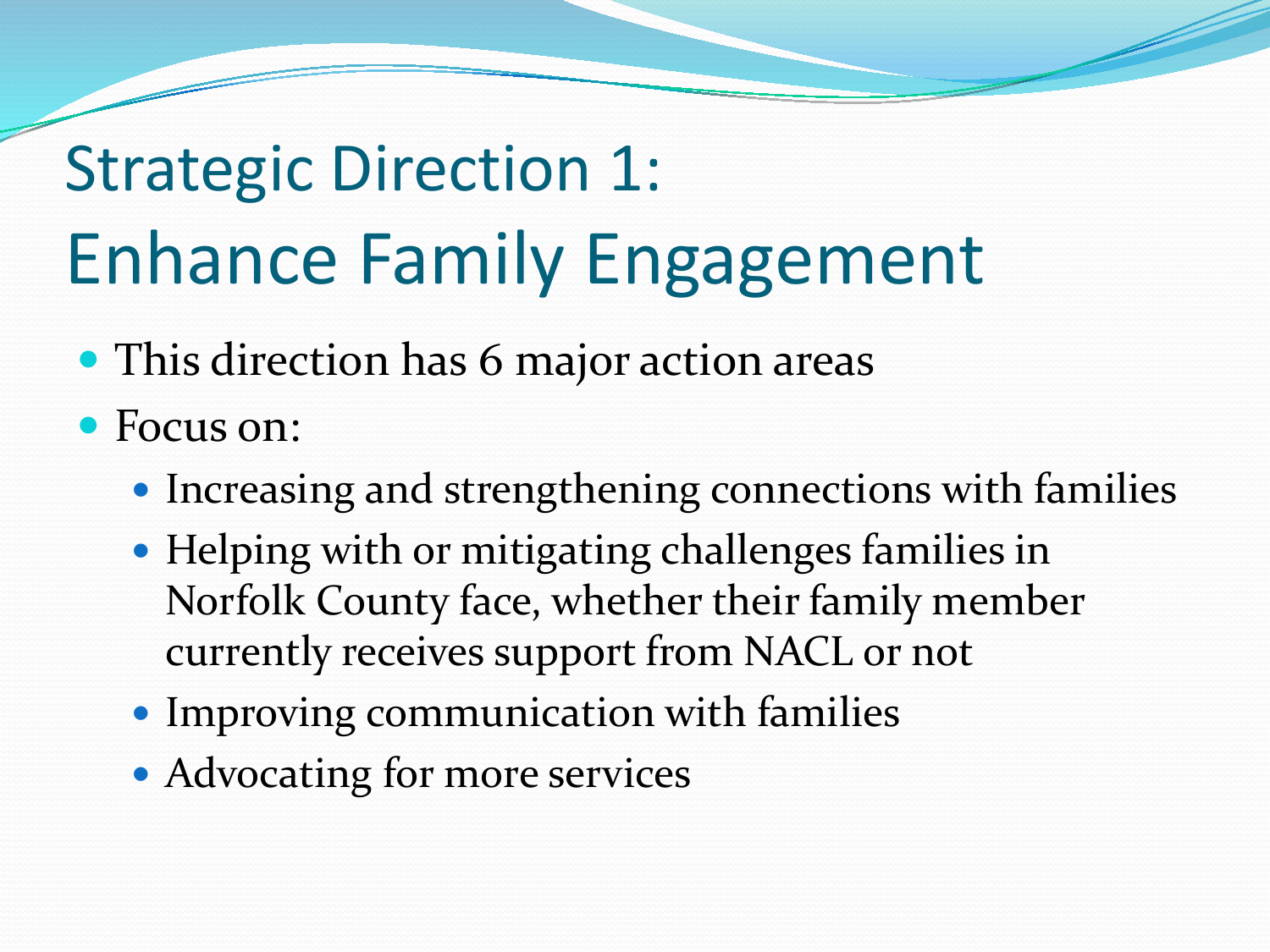#### Strategic Direction 2: Continue the Evolution of Services

- Six major action areas
- First and most important is period of reflection to assess progress thus far, and address issues that have arisen and are affecting the day-to-day delivery on NACL's philosophies of independence, self-direction and inclusion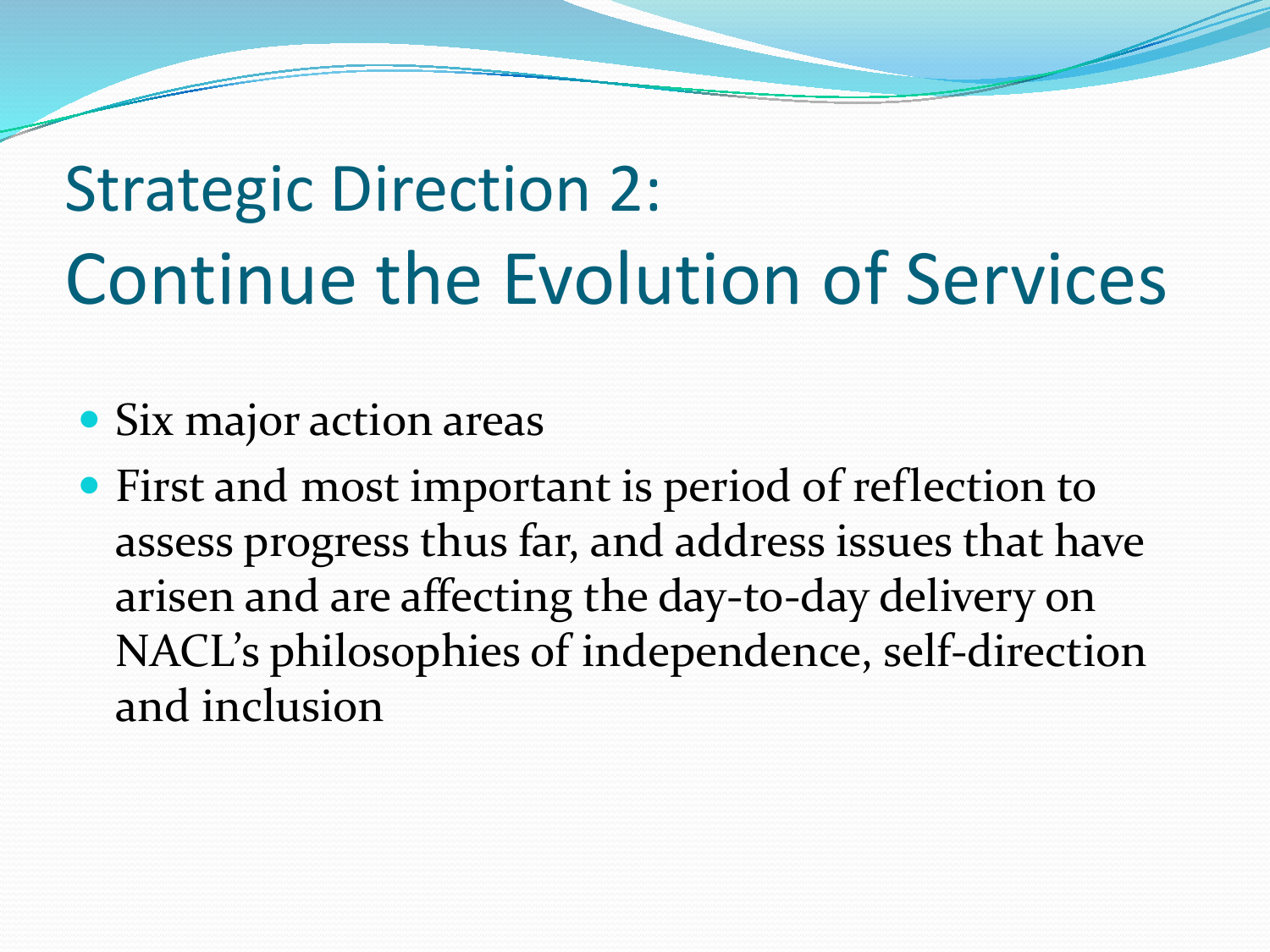# Strategic Direction 3: Develop an Organizational Culture of "We"

- The adjustments and growth required to stay the course demand that staff and management feel and act according to the principle of "We"
- Means a common understanding of what the goals are, and what that means or looks like on a day-to-day basis
- Team approach is essential to any strategies moving forward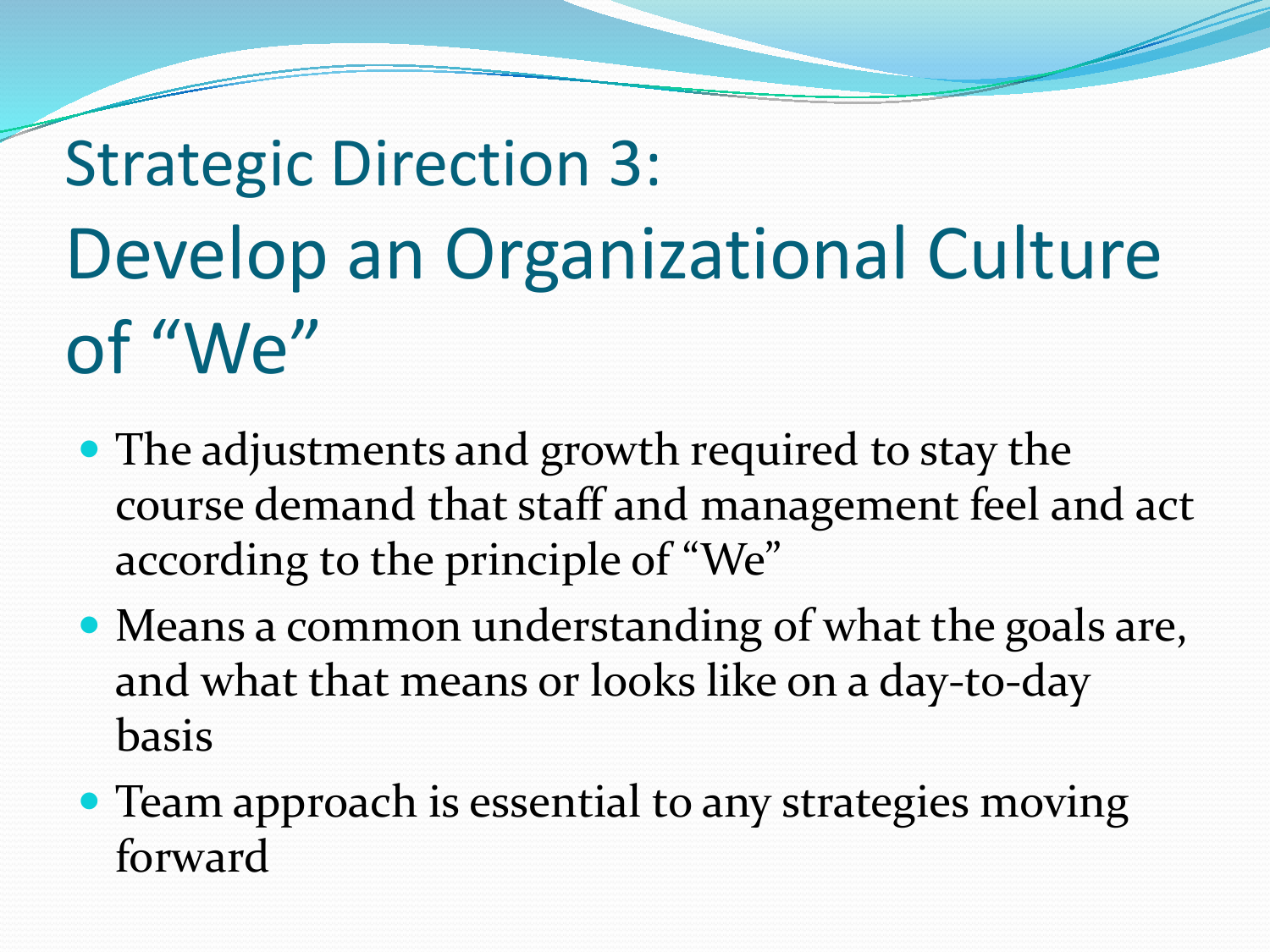#### Strategic Direction 3: Develop an Organizational Culture of "We" (cont'd)

- Recognition of the impact of change on staff
- Direction has 10 action areas, 7 of which are focused on staff and staff engagement, and 3 on leadership development within the organization